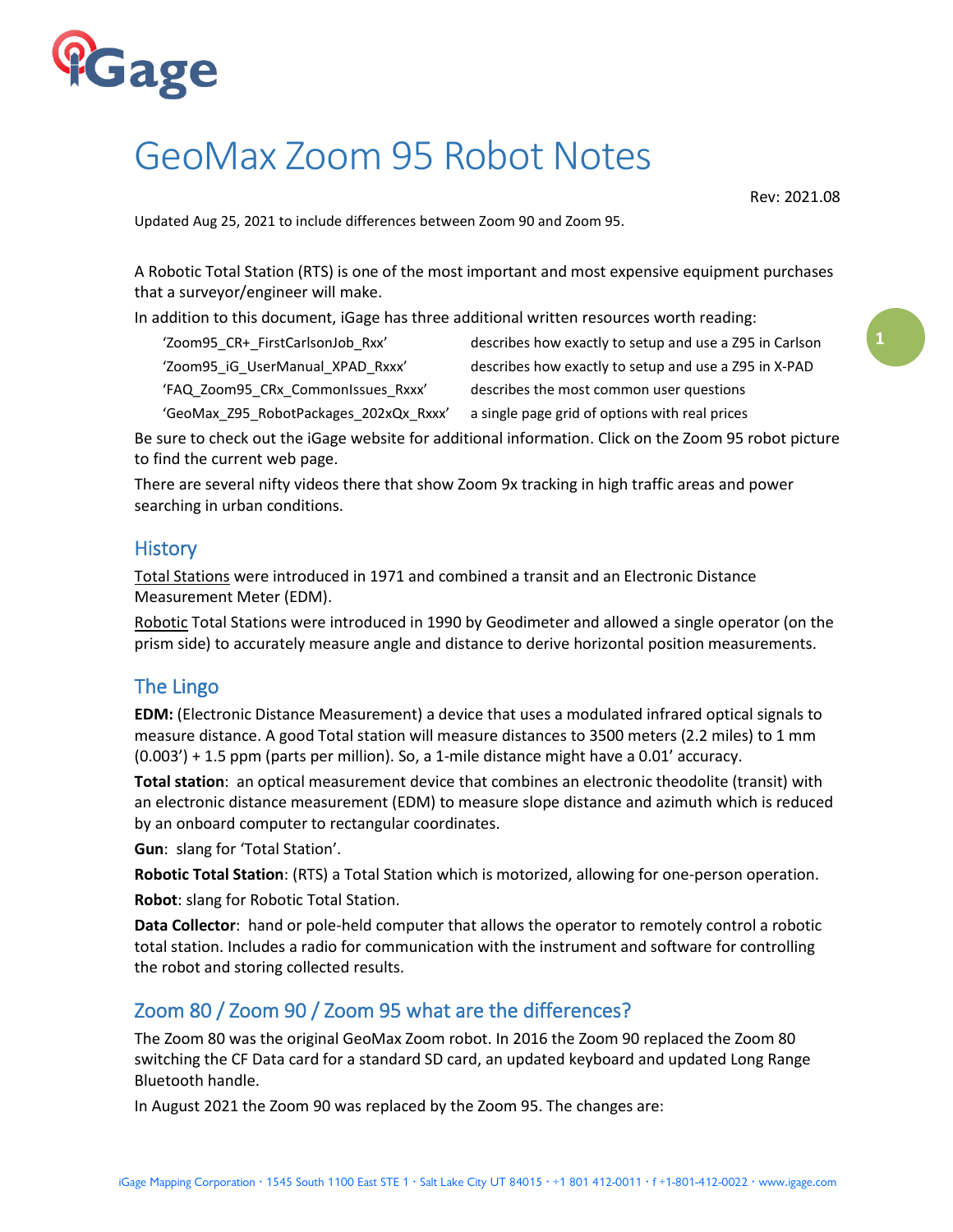

|                                                                            | Zoom 90                                                                                     | Zoom 95                                                                                                                                  |
|----------------------------------------------------------------------------|---------------------------------------------------------------------------------------------|------------------------------------------------------------------------------------------------------------------------------------------|
| Display                                                                    | 640x 480 VGA                                                                                | 800 x 480 WVGA 5"                                                                                                                        |
| Memory / Data Recording                                                    | 1 GB                                                                                        | 2 <sub>GB</sub>                                                                                                                          |
| Ports                                                                      | Serial; USB; Internal Bluetooth;<br>External Long Range Bluetooth<br>handle; External Power | Serial; USB; Internal Bluetooth;<br><b>External Long Range Bluetooth</b><br>handle; External Power and<br><b>WLAN</b> (Wi-Fi)            |
| Internal Bluetooth                                                         | Standard<br>Range to 100' with modern<br>Android devices.                                   | <b>Extended Bluetooth</b><br>Range 775' to modern<br>Android devices                                                                     |
| Keyboard                                                                   | 35 keys                                                                                     | 25 keys                                                                                                                                  |
| <b>Operating System</b>                                                    | CE 6.0                                                                                      | <b>EC 7.0</b>                                                                                                                            |
| <b>Available Accuracies</b>                                                | 1'', 2'', 5''                                                                               | 1'', 2'', 3'', 5''                                                                                                                       |
| <b>MSRP Pricing</b>                                                        |                                                                                             |                                                                                                                                          |
| $1''$ A5<br>$2''$ A5<br>$3''$ A5<br>$5''$ A5<br>1" A10<br>2" A10<br>3" A10 | \$27,787<br>\$25,345<br>\$23,011<br>\$28,897<br>\$26,512                                    | $$28,733$ (+\$ 946)<br>$$26,589 (+$1244)$<br>\$25,098 (<br>$$23,604 (+$ 593)$<br>$$29,903 (+$1006)$<br>\$27,841 (+\$1329)<br>$$26,336$ ( |
| 5" A10                                                                     | \$24,179                                                                                    | $$24,831$ (+\$ 652)                                                                                                                      |

Note: Street pricing for Zoom 90 and Zoom 95 is significantly different than MSRP. Please contact iGage for details, we are generally not allowed publish prices.

All other specifications are unchanged. Batteries, Bluetooth handles, chargers, cables, cases, prisms are interchangeable.

## Biggest Differences

#### *Speed*

The Zoom 95 is twice as fast as the Zoom 90. Turns on and off faster. Onboard software runs faster. Has little affect when using external data collector.

#### *Memory*

The Zoom 95 has twice as much memory. Only a consideration for onboard software users.

#### *Internal Bluetooth*

The Zoom 95 standard internal Bluetooth range appears to be 7 times further than the Zoom 90. We observe 750 feet to a modern Android phone or tablet. This is sufficient for many applications making it reasonable to delete the Long Range Bluetooth Handle from standard kits (this saves ~\$1,310 or ~8%) reducing the deployment cost substantially. Because you can purchase a Long Range Bluetooth Handle at any time (about \$1700 if purchased outside of a kit.) There is not much downside if you plan to use the robot for construction projects.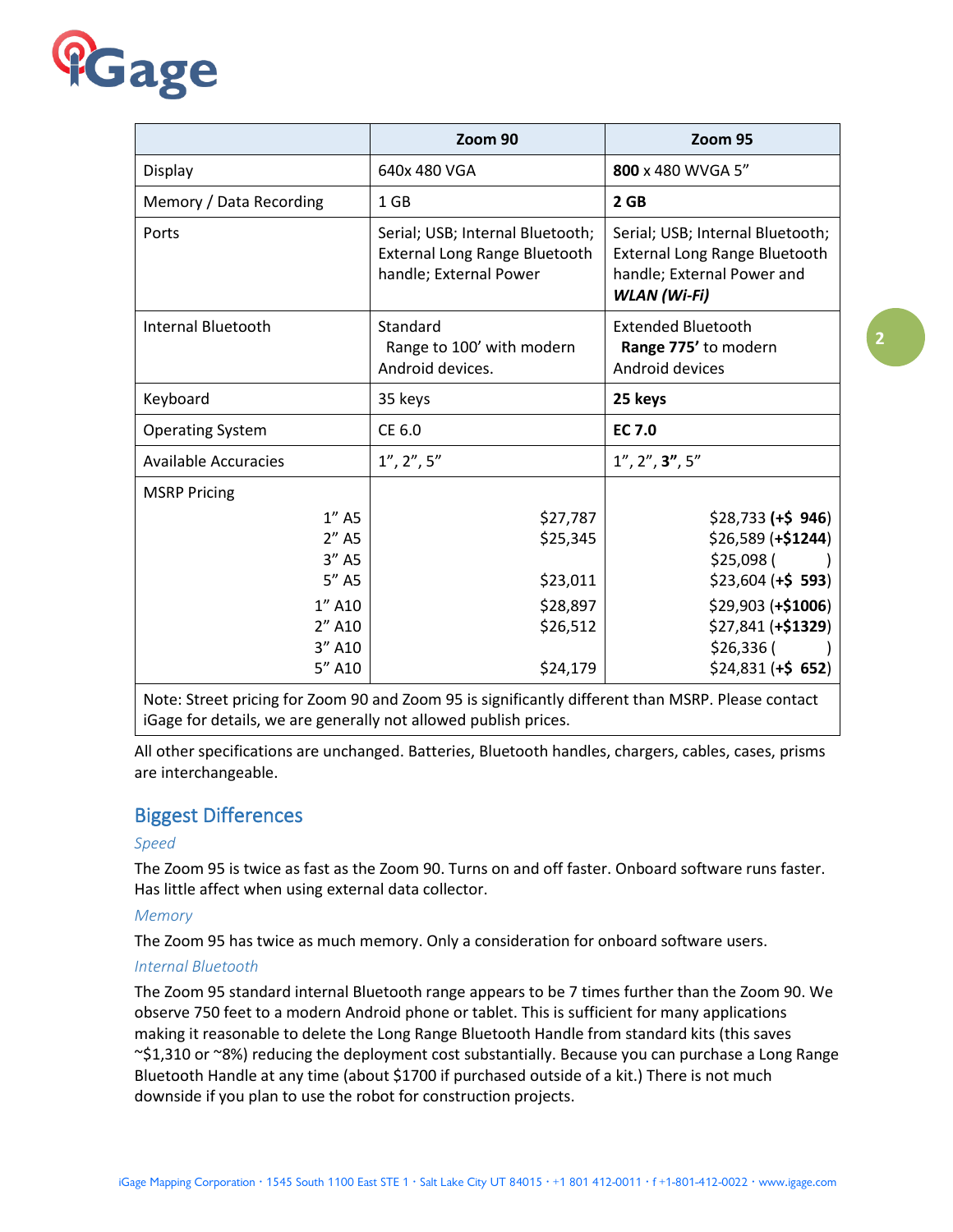

## I am confused by the different models, what are the differences?

There are 24 standard GeoMax models generated by 3 configuration options, 4 accuracy options and 2 reflectorless ranges:

GeoMax Z95 Robotic, GeoMax Z95 Servo and GeoMax Zoom 75 (no Power Search)

Accuracy: 1", 2", 3" or 5"

Reflectorless Measurement Range: 500 meters or 1000 meters

The Zoom 75 does not include the 'Power Search' function and is best suited for construction use where the standard search algorithm is sufficient.

The Zoom 75 is available with or without the X-Pole prism (which has 5/8" 11 TPI threads on the top) and with or without a Long-Range Bluetooth Handle.

The price difference between the Zoom 75 (no Power Search) and Zoom 95 is minimal. Most survey/engineer users will only want to consider the Zoom 95 with Power Search.

Decide if you need 500 or 1000-meter reflectorless range, then decide if you need 1" 2" 3"or 5" accuracy.

The 5"A5 is by far the most commonly purchased robot.

#### *Robotic vs. Servo*

The servo model lacks the ability to scan a work area and automatically find a prism, so the servo model needs to be manually motored to find the target. The Servo models are targeted at emerging markets.

In the United States only robotic models only should be considered by surveyors and contractors.

#### *Accuracy*

Robots are factory configured as 1", 2", 3" or 5" accuracy models. Because the robot measurements are dithered to reduce accuracy to the purchased accuracy, a 5" robot will not perform better than 5".

It is not possible to upgrade a robot after purchase.

#### *Reflectorless Measurement Range*

Robots built with 500 meter or 1,000-meter reflectorless range. (Reflectorless measurements are made by directly measuring a surface without the benefit of a prism.)

1,000-meter range is approximately \$850 more than 500-meter range.

It is not possible to upgrade a robot after purchase.

## What accuracy should I purchase?

Total stations are typically available with angular accuracy from ½ to 10-arcsecond accuracy. The angular accuracy is complemented by the distance accuracy.

Zoom 95 Robotic Total Stations have three distance measurement modes:

| Standard Mode: | less than 10 KM / 6.2 miles | $1 \, \text{mm} + 1.5 \, \text{ppm}$ |
|----------------|-----------------------------|--------------------------------------|
| Long Mode:     | more than 10 KM / 6.2 miles | $5 \text{ mm} + 2 \text{ ppm}$       |
| Reflectorless: | less than 1 KM / 3280 feet  | $2 mm + 2 ppm$                       |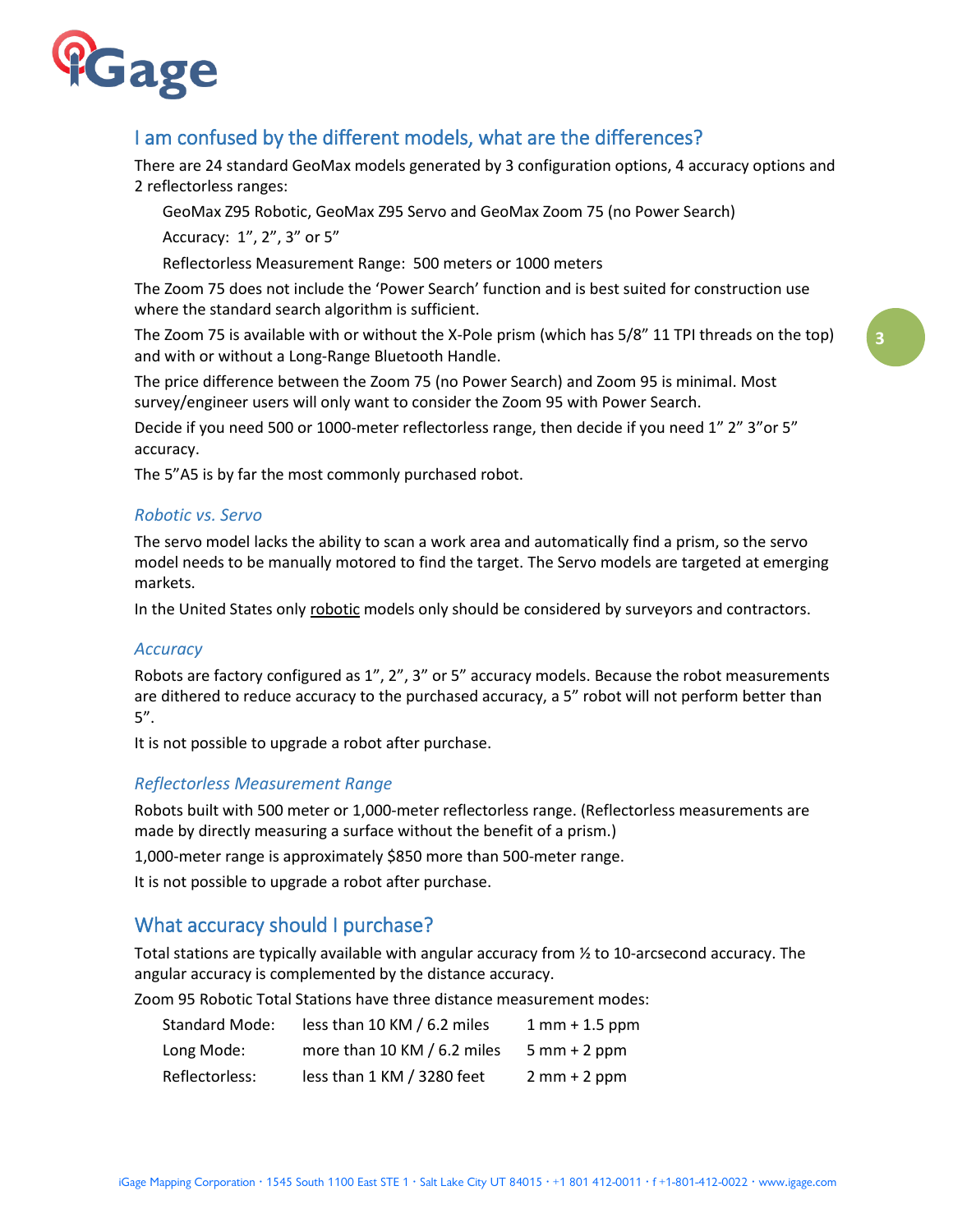

We expect 0.01 foot accuracy for a 1-mile shot to a prism, assuming the temperature and pressure are accurately compensated.

#### *Construction Applications*

Because construction surveying does not make long measurements, 5-second accuracy is usually more than adequate for layout. Rarely does a construction application reach 400 feet. Setting the robot in the center of the job allows for a 200-foot maximum measurement:

| <b>Robot Angular Accuracy</b> | <b>Distance</b> | <b>Accuracy</b> |
|-------------------------------|-----------------|-----------------|
| 5"                            | 200 feet        | 0.0048          |
| 3''                           | 200 feet        | 0.0029          |
| 2"                            | 200 feet        | 0.0019          |
| 1"                            | 200 feet        | 0.0010          |
| ⅓″                            | 200 feet        | 0.0005          |

5-second robots are adequate for almost all construction work.

#### *Surveying Applications*

For surveyors, longer shots might be more common. Here are angular accuracies for 1-mile shots:

| <b>Robot Angular Accuracy</b> | <b>Distance</b> | <b>Accuracy</b> |
|-------------------------------|-----------------|-----------------|
| 5"                            | 5280 feet       | 0.128 feet      |
| ر ?                           | 5280 feet       | 0.077 feet      |
| ን"                            | 5280 feet       | 0.051 feet      |
| 1"                            | 5280 feet       | 0.026 feet      |
| ¼"                            | 5280 feet       | 0.013 feet      |

Today, 1-mile shots are very uncommon for most survey work. GNSS RTK or post-processed occupations have obsoleted the need for long optical measurements. So, 5" robots might be goodenough for modern survey work.

## What reflectorless range should I purchase?

Reflectorless measurements allow you to make a measurement to objects without setting a prism. The object must be reasonably light colored.

The spot size that is measured is dependent on the distance from the gun. At 150 feet the spot size is approximately 0.02 x 0.07 feet.

Zoom 95's have two reflectorless range options: A5 and A10. The A5 has a range of 500 meters (1640 feet), the A10 has a reflectorless range of 1000 meters (3280 feet).

The range must be specified when purchasing the instrument. It is not possible to upgrade the reflectorless range after purchase.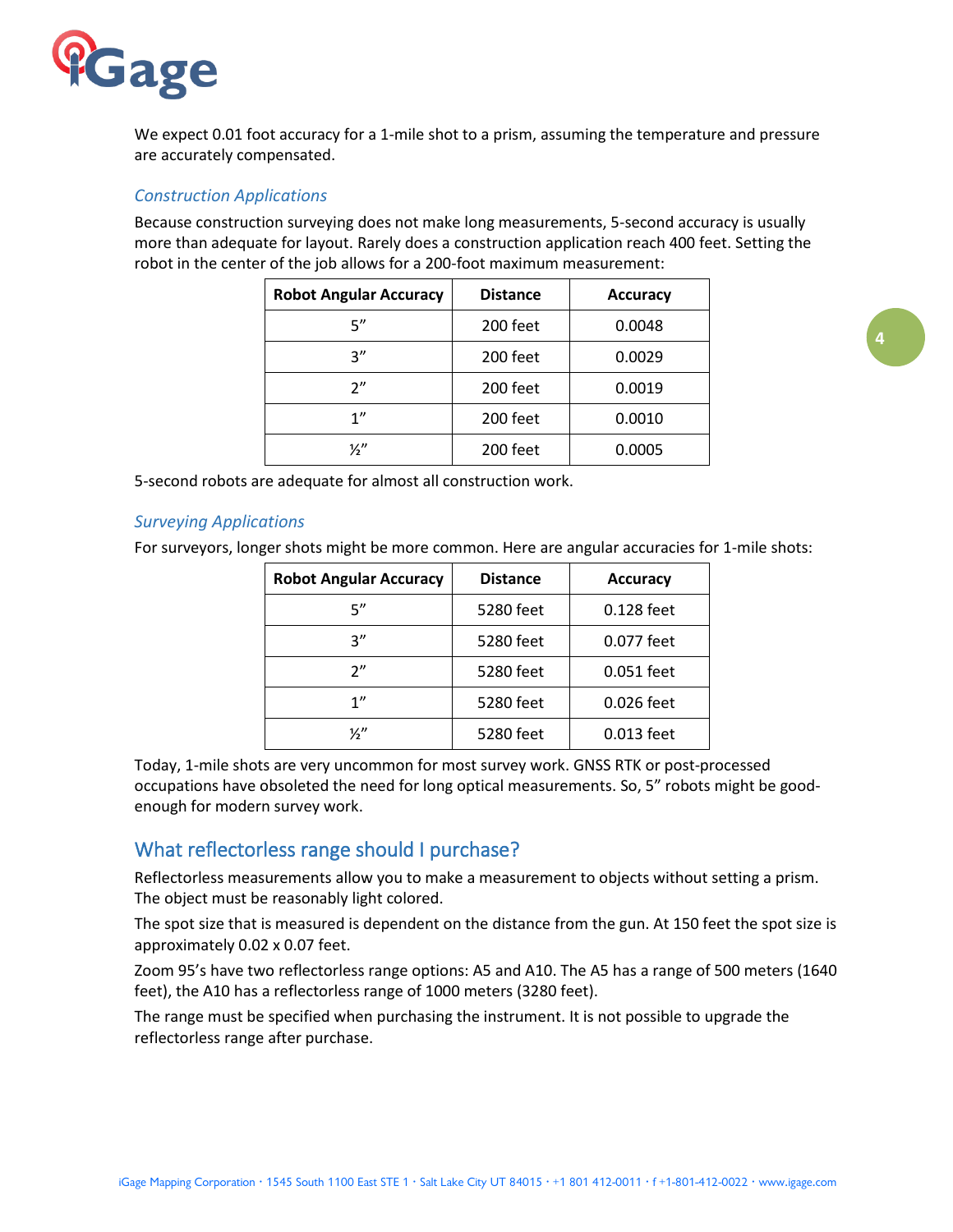

## Battery Life

Expect each fully charged battery to last at least 5 hours under constant heavy use; 8-hours of normal use. Two fully charged batteries are sufficient for a full day's operation. Low temperatures will significantly reduce life.

## What accessories should I purchase?

In the US Zoom 95's are sold in a standard configuration that includes:

- The Robot in a hard-shell field case
- One battery with a battery charger, wall cord and cigarette adapter cord
- A tribrach attached to the bottom of the robot
- A long-range Bluetooth handle for connecting to the data collector
- A 1-GB Industrial Grade SD card (easily the most expensive SD card in the world)
- A ZPR 360-degree Prism

Some dealers (including iGage) optionally include a second battery and a pole in their 'Kits'. In order to be price competitive, iGage does not require that Zoom 95's be purchased kitted.

## SurvCE, SurvPC, Field Genius or X-PAD?

In addition to the robot, you will need a data collector and a bracket to hold the data collector on the prism pole and a high-quality tripod for the robot.

We feature robot bundles that include GeoMax X-PAD. X-PAD is the GeoMax supplied field software. It runs on most Android devices, supports GNSS receivers, manual Total Stations and is an excellent choice to pair with the Zoom 95. X-PAD runs on most Android devices and modern devices will have spectacular Bluetooth range. The Google Pixel4a has a 1900-to-2400-foot range to the Long-Range Bluetooth handle. Over twice the range of purpose-built tablets like the Carlson RT4.

iGage also provides data collectors bundled with Carlson SurvCE/SurvPC, or the software alone.

Because of political considerations iGage does not supply MicroSurvey Field Genius, however FG is also an excellent data collection choice.

#### *High Quality Tripod*

You will also need a VERY HIGH-QUALITY Tripod with screw locks or 'Lever and Screw Dual Locks'. Robots put high forces on the tripod when starting and stopping a turn. Over a setup, the tripod must remain fixed. Do NOT use a metal tripod for a Total Station (Manual or Robotic) as your instrument will creep as the legs heat and cool.

Wood tripods rot and require careful storage. Fiberglass is heavy. Composite tripods are expensive.

The GeoMax 8248660 Heavy-Duty Tripods and Crain / SECO Tri-Max Tripods are both excellent choices for robotic use.

## Should I purchase an extended warranty?

The short answer is yes.

A longer answer is: extended warranties allow you to fix the price of the instrument over a longer period of time. Zoom 95 robots include a standard 1-year factory warranty. During the first year if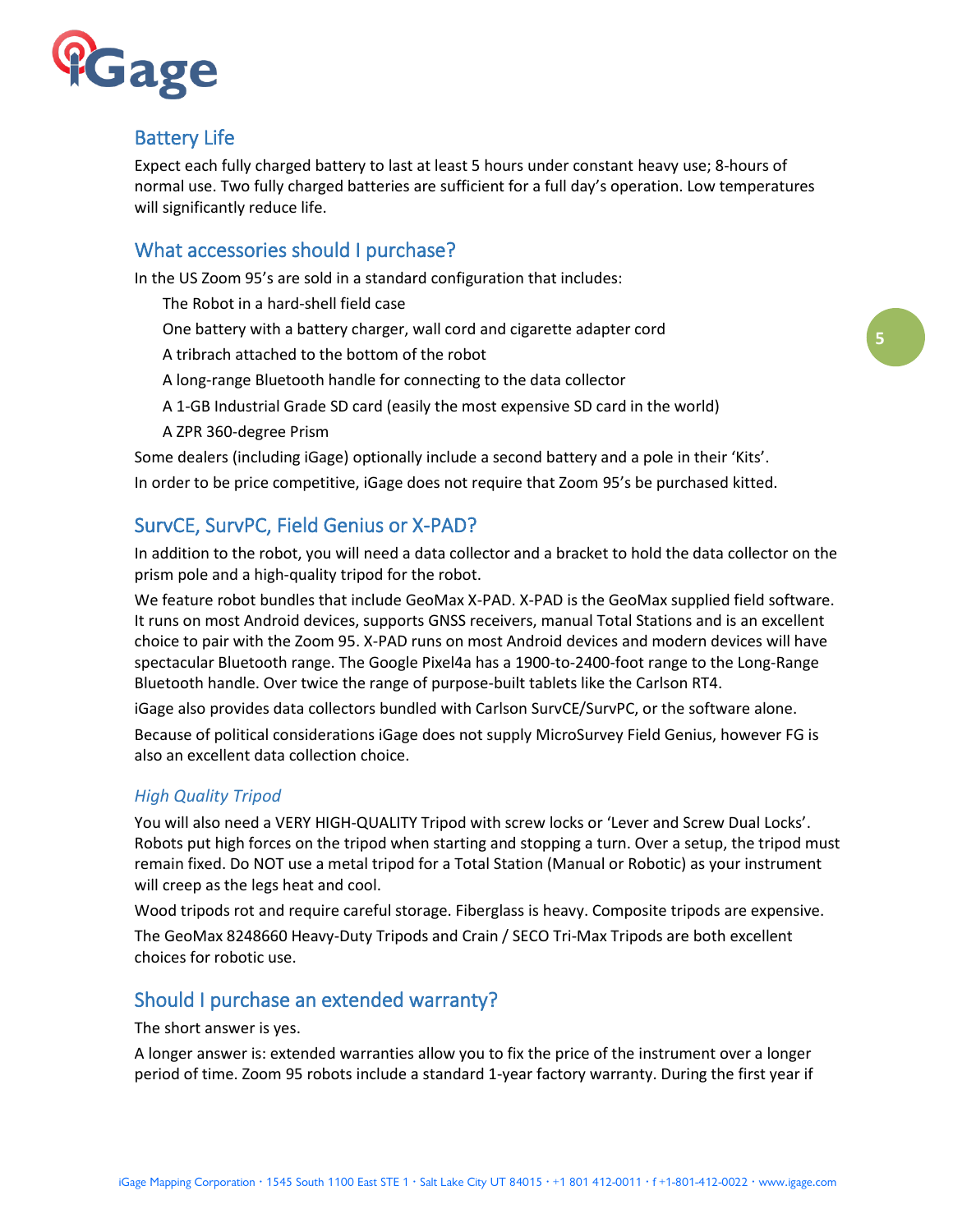

anything goes wrong (that is not your fault) you should expect your dealer to provide a loaner robot while your robot is being fixed.

Robot repairs are very expensive. They don't break very often, but there are a lot of moving parts and stuff happens.

Extended maintenance can be purchased anytime while the Robot is still in maintenance, however the best time to purchase maintenance is at the time of initial purchase. iGage discounts maintenance that is bundled with the original sale:

1-year extended warranty  $\leq 616$  total of two years from the date of initial delivery 2-year extended warranty \$1,104 total of three years from the date of initial delivery

**During the first year, in the event your robot needs to return to the factory for warranty service iGage provides a loaner robot via 2-day shipping, the loaner will arrive cased and boxed with no accessories. A prepaid shipping label will be provided to return your robot directly to the factory or iGage for repair.** When your robot is returned, we will provide prepaid shipping to return our loaner robot back to us. You must provide 'Named Equipment' insurance for our gun or we are unable to supply you with a loaner.

We strongly recommend purchasing the 1-year extended warranty (so 2-year warranty total) on robots that we finance. We don't want you paying for a robot that you can't afford to repair.

## What about loaner robots during the warranty period?

Every Zoom 95 robot purchased from iGage includes 1-year iGage Advanced Loaner Program coverage:



During the first year, iGage will provide an advanced loaner robot while a defective device is tendered for *warranty* repairs. iGage prepays all shipping: UPS 2-day shipping to get a replacement robot to the customer quickly, prepaid shipping to return the defective robot to our repair depot, prepaid shipping to return the loaner device back to iGage.

iGage Advanced Loaner coverage is provided on all robotic kits purchased from iGage and delivered in the United States (including Hawaii and Alaska) at no additional cost.

## What kind of insurance should I maintain on my Robot?

It is very important to maintain 'Named Equipment' or '[Inland Marine](https://en.wikipedia.org/wiki/Inland_marine_insurance)' insurance on your robot in case of non-warranty loss or damage. You need your Robot to be covered if it is stolen from a vehicle, from a motel room, from a job site, from your office, dropped or run over.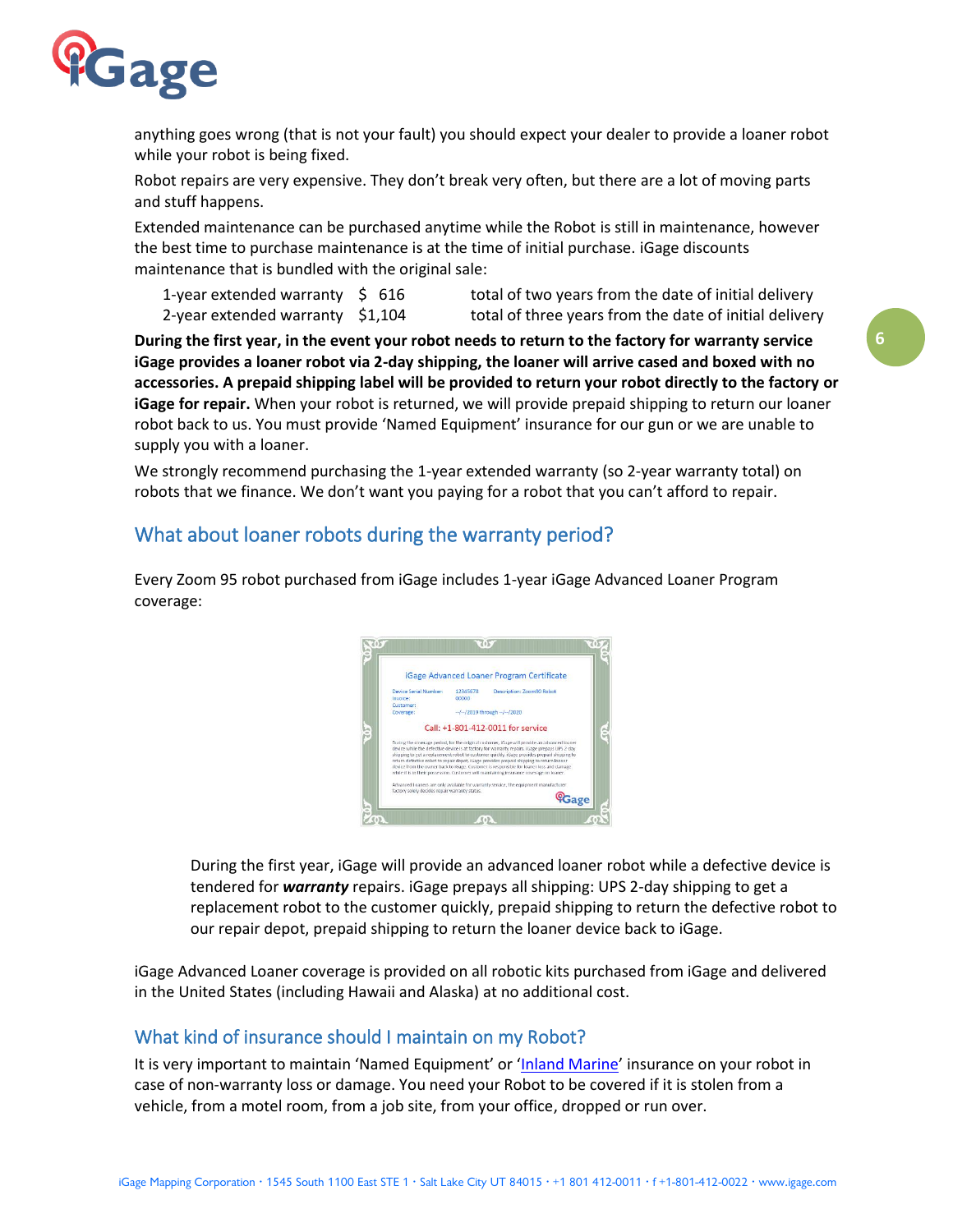

If you need your Robot to stay in business and you don't have the cash to replace it, you definitely need to maintain complete coverage.

We will not finance Robots without Named Equipment coverage. We also won't provide loaners to you if you don't have coverage.

## Data Collector Considerations

#### *Communications: the radio*

A variety of data-collectors and field software can be used with the Zoom 95's. Other robots may require a special radio or external radio in the data collector.

The Zoom 95 does not use a proprietary radio, a long-range Bluetooth radio built into the ZRT82 handle on the top of the instrument and provides excellent range with standard Long-Range Bluetooth radios. The Zoom 90 (previous model) was not usable with the built-in radio for most purposes.

The range of this handle varies depending on the data collector. The best-case scenario is over 4000 feet with special data collectors. The Carlson RT4 range is typically under 900 feet. The Google Pixel 4a Android phone running X-PAD has a 2,000-foot range to the robot.

### *GeoCom Licenses for 3rd Party Data Collectors*

2020 Update: GeoCom Licenses are NO LONGER AVAILABLE. If you choose a Windows CE device, it must be on the 'approved' list. Any Window 10 or Android device will work without GeoCom activation.

## Power Search and Tracking Videos

The GeoMax Zoom 95's Power Search and Tracking abilities are amazing:

- False prism rejection
- Ability to hold tracking lock when vehicles pass
- Ability to reject reflective vests
- Tilted and skewed prism compensation
- AiM operation (ability to measure without robotically moving to prism center)
- Fast measurements (ability to measure on prisms in motion, even if close to robot)

We have made some videos that highlight these functions [here]

## Things to watch out for when purchasing a Zoom 95

iGage quotes Zoom 95 'kits' that include a GeoMax 360 prism, a prism pole, two GeoMax batteries, GeoMax charger and a hard case.

When comparing to other dealer's pricing, make sure that:

- 1. You a getting a GeoMax 360 prism: PN 832680 ZPR1 360 Prism. This prism has a suggested price of \$1,095. Sometimes an inexpensive 360 knock-off prism is substituted, these are commonly available from Amazon or eBay for around \$200. The inexpensive prisms are suitable for many purposes; however, a supplier should disclose that you are NOT getting the high quality GeoMax prism.
- 2. You are getting a long-range Bluetooth handle. It is possible to use the Zoom 95's internal Bluetooth, however the range will be greatly reduced.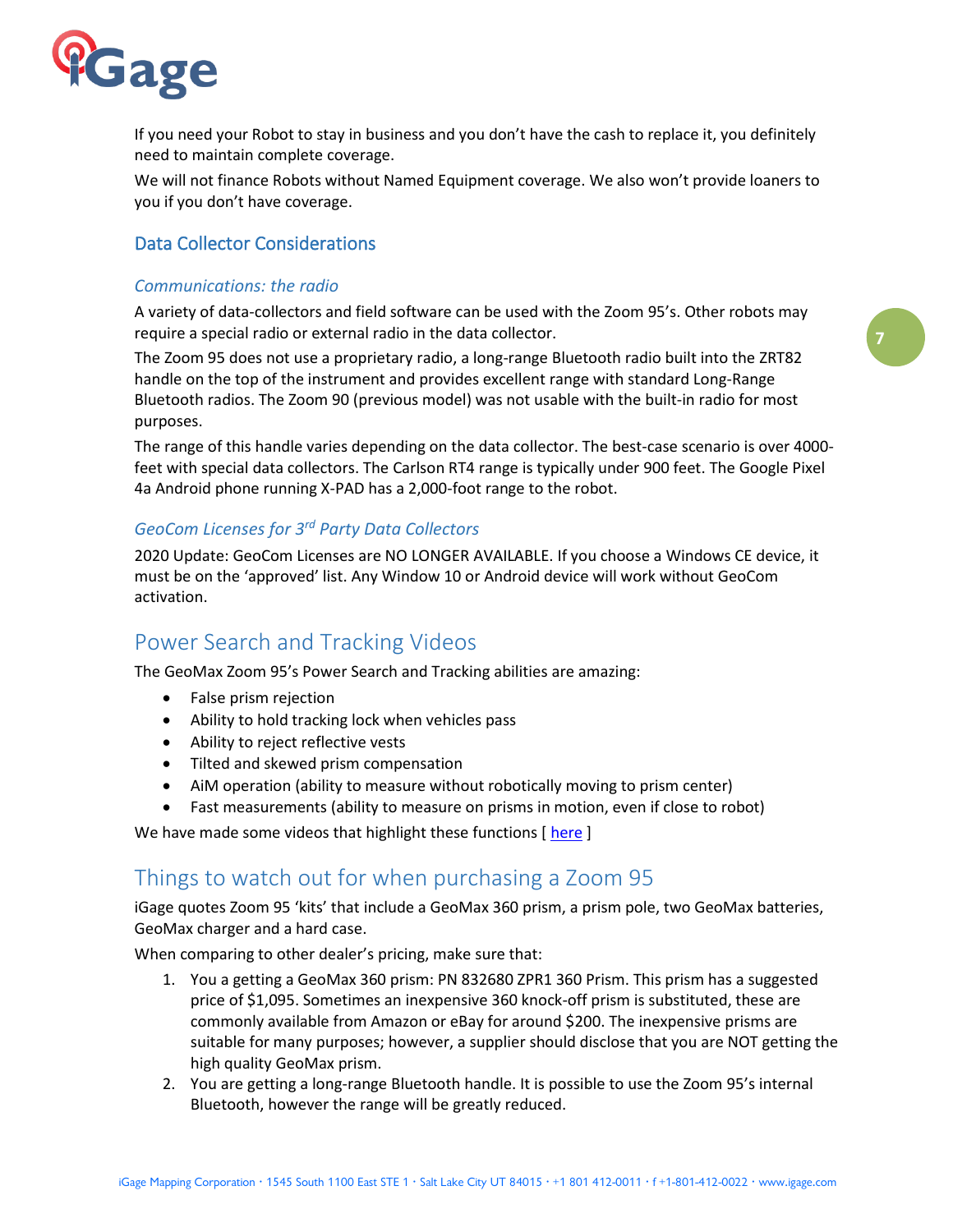

- 3. If you purchase a 1" gun, make sure that it is provisioning it with the ZTR201 Advanced (heavy duty) tribrach.
- 4. The supplied batteries are GeoMax ZBA400 battery (PN 776093) and not an inexpensive 3<sup>rd</sup>party knockoff. The GeoMax batteries are excellent quality and will have nearly full capacity after many charge cycles. List price for the GeoMax battery is \$230, knockoffs are available for as little as \$36. Knockoffs suffer from poor performance after only a few charge cycles.
- 5. You are getting a fully robotic Zoom 95. The Zoom 95 is also available in a 'Servo' model that does not track or search like the fully robotic Zoom 95.
- 6. You are getting a Zoom 95, not a Zoom 75. (We also stock Zoom 75 robots, but will fully disclose them on a Quotation.) The Zoom 75 does not have 'Power Search' and is suitable for some applications, however they are significantly less than a Zoom 95 and should not ever be substituted without full disclosure.
- 7. Have a clear understanding of the resources available if there is an issue with the robot.

### GeoMax Zoom 95 Robot Repairs and Maintenance

*Important: before sending a robot in for repair or calibration, perform a standard field calibration. (See the Common Questions document.) Nearly all problems will be solved by a field calibration. We have stories of dropped robots being fully restored after a field calibration.*

There are several repair depots in the USA. iGage **strongly** recommends that GeoMax Zoom 95 robots **only be sent to the factory in Jacksonville AR** (near Little Rock) for warranty and nonwarranty service. Because of the probability of extremely long repair cycles due to part availability at other providers, we ONLY use the factory for warranty work when we are providing Advanced Loaner devices.

Repair prices are nearly the same everywhere however the factory maintains the spare parts for all of the Americas. Literally ALL of the spare parts are at the factory depot. If your repair needs parts, they will have to come from the factory which will add additional time to service. It is ALWAYS faster to send the robot to the factory unless you are positive that the external depot has every part that would possibly be required.

In addition, the factory repair team is best qualified to work on your robot for both warranty and non-warranty work.

Current prices for GeoMax Factory service:

# *Zoom90/95* **Basic Inspection USD \$500.00**

Includes: 1) General Inspection, 2) Mechanical housing and optical cleaning, 3) Checking and adjusting bubble level and laser plummet, 4) Checking and adjusting Vertical and Horizontal angle, 5) Checking EDM measurements, 6) Service report.

We perform by GeoMax Service Program: First Readout, Incoming Test.

*Not included: Spare parts, Calibration report, Particular maintenance if needed, Freight costs*

# *Zoom90/95* **Standard Maintenance USD \$795.00**